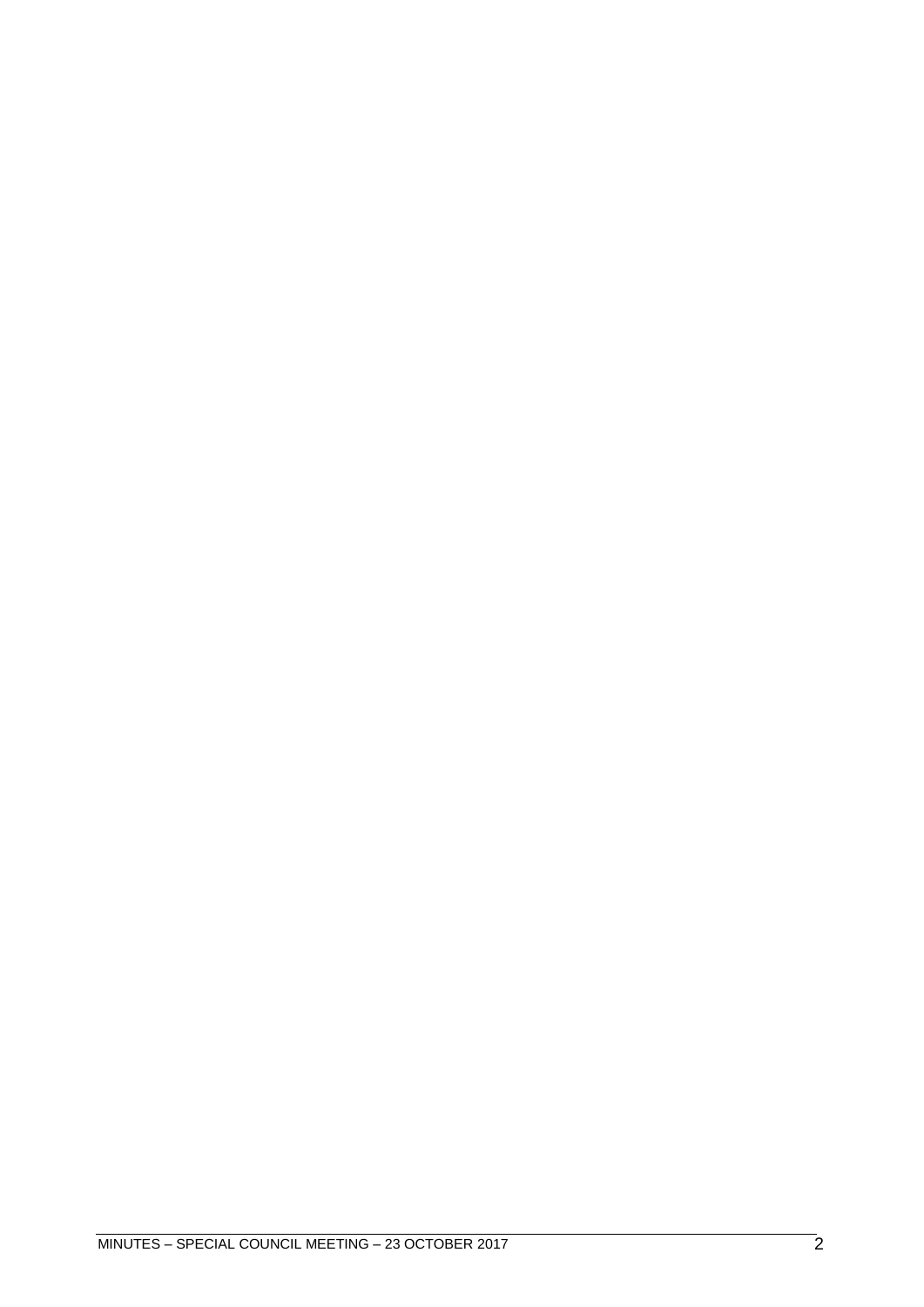# **Table of Contents**

| $\mathbf{1}$ . |                                                         |  |
|----------------|---------------------------------------------------------|--|
|                | 1.1                                                     |  |
|                | 1.2                                                     |  |
|                | 1.3                                                     |  |
|                | 1.4                                                     |  |
|                | 1.5                                                     |  |
|                | 1.6                                                     |  |
|                | 1.7                                                     |  |
| 2.             |                                                         |  |
|                | 2.1                                                     |  |
|                | 2.2                                                     |  |
|                | 2.3                                                     |  |
|                | 2.4                                                     |  |
|                | 2.5                                                     |  |
| 3.             |                                                         |  |
|                |                                                         |  |
| 4.             |                                                         |  |
| 5.             |                                                         |  |
|                | 5.1                                                     |  |
|                | 5.2                                                     |  |
| 6.             |                                                         |  |
| 7.             |                                                         |  |
|                | 7.1                                                     |  |
|                | 7.2                                                     |  |
|                | 7.3                                                     |  |
|                | 7.4                                                     |  |
| 8.             | ANNOUNCEMENTS BY PRESIDING MEMBER WITHOUT DISCUSSION  8 |  |
|                |                                                         |  |
| 9.             |                                                         |  |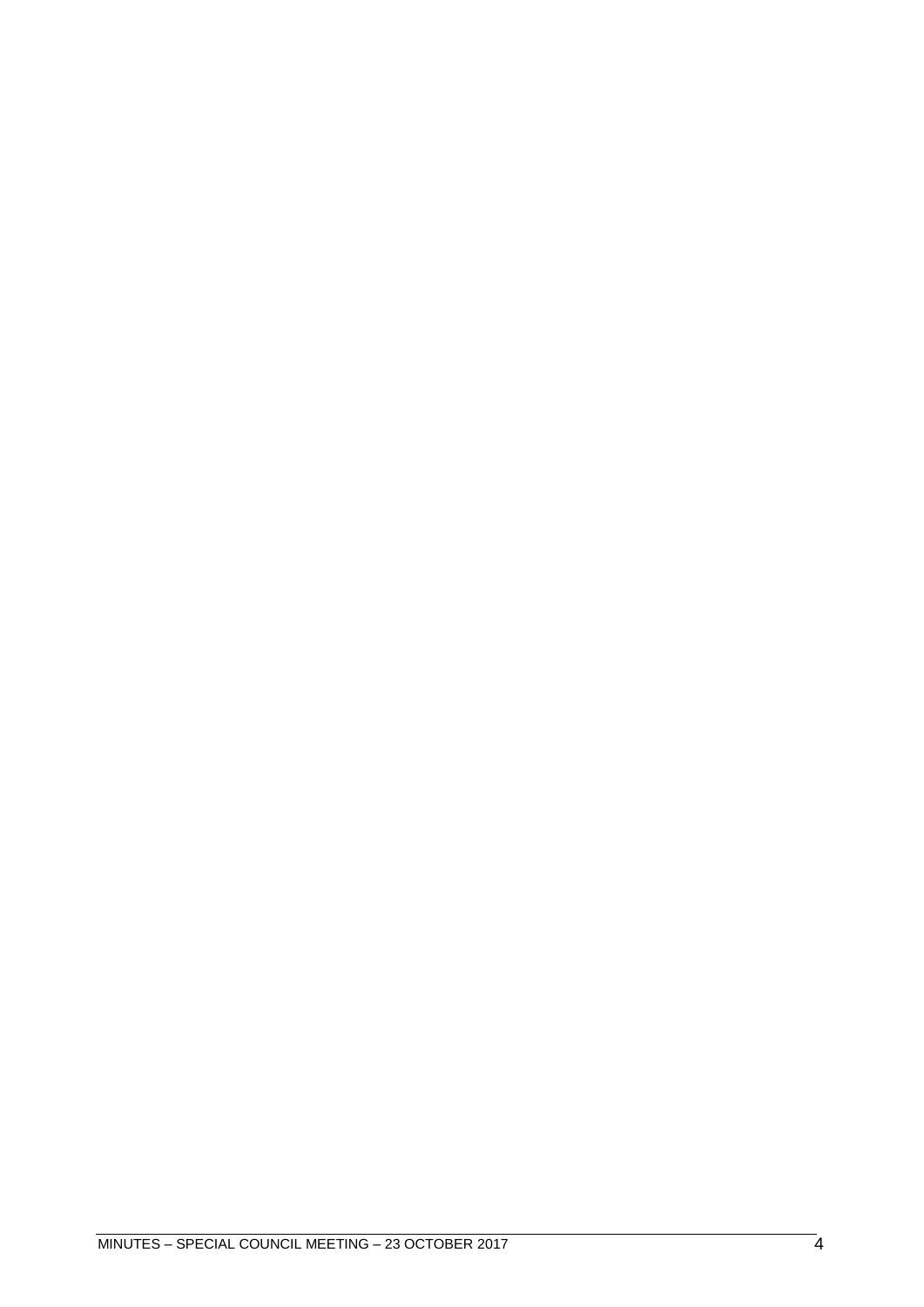

## SHIRE OF YORK

## THE SPECIAL MEETING OF THE COUNCIL HELD ON MONDAY, 23 OCTOBER 2017 IN THE LESSER HALL, YORK TOWN HALL, YORK

The York Shire Council acknowledges the traditional owners of the land on which this meeting will be held.

The Chief Executive Officer welcomed everyone in attendance including Mr Gordon Marwick, JP, Freeman of the Shire of York.

The Chief Executive Officer invited Mr Gordon Marwick JP to perform the Swearing In Ceremony of newly elected Councillors.

Declaration of newly Elected Members

Cr David Wallace was sworn in Cr Kevin Trent was sworn in Cr Denis Warnick was sworn in

Mr Marwick JP congratulated all elected members.

## <span id="page-4-0"></span>**1. OPENING**

- <span id="page-4-1"></span>1.1 Declaration of Opening *The Chief Executive Officer opened the meeting at 5.09pm.*
- <span id="page-4-2"></span>1.2 Disclaimer *Nil*
- <span id="page-4-3"></span>1.3 Standing Orders *Nil*
- <span id="page-4-4"></span>1.4 Announcement of Visitors *Mr Gordon Marwick JP, Freeman of the Shire of York*
- <span id="page-4-5"></span>1.5 Declarations of Interest that Might Cause a Conflict *Nil*
- <span id="page-4-6"></span>1.6 Declarations of Financial Interest *Nil*
- <span id="page-4-7"></span>1.7 Declarations of Interest that May Affect Impartiality *Nil*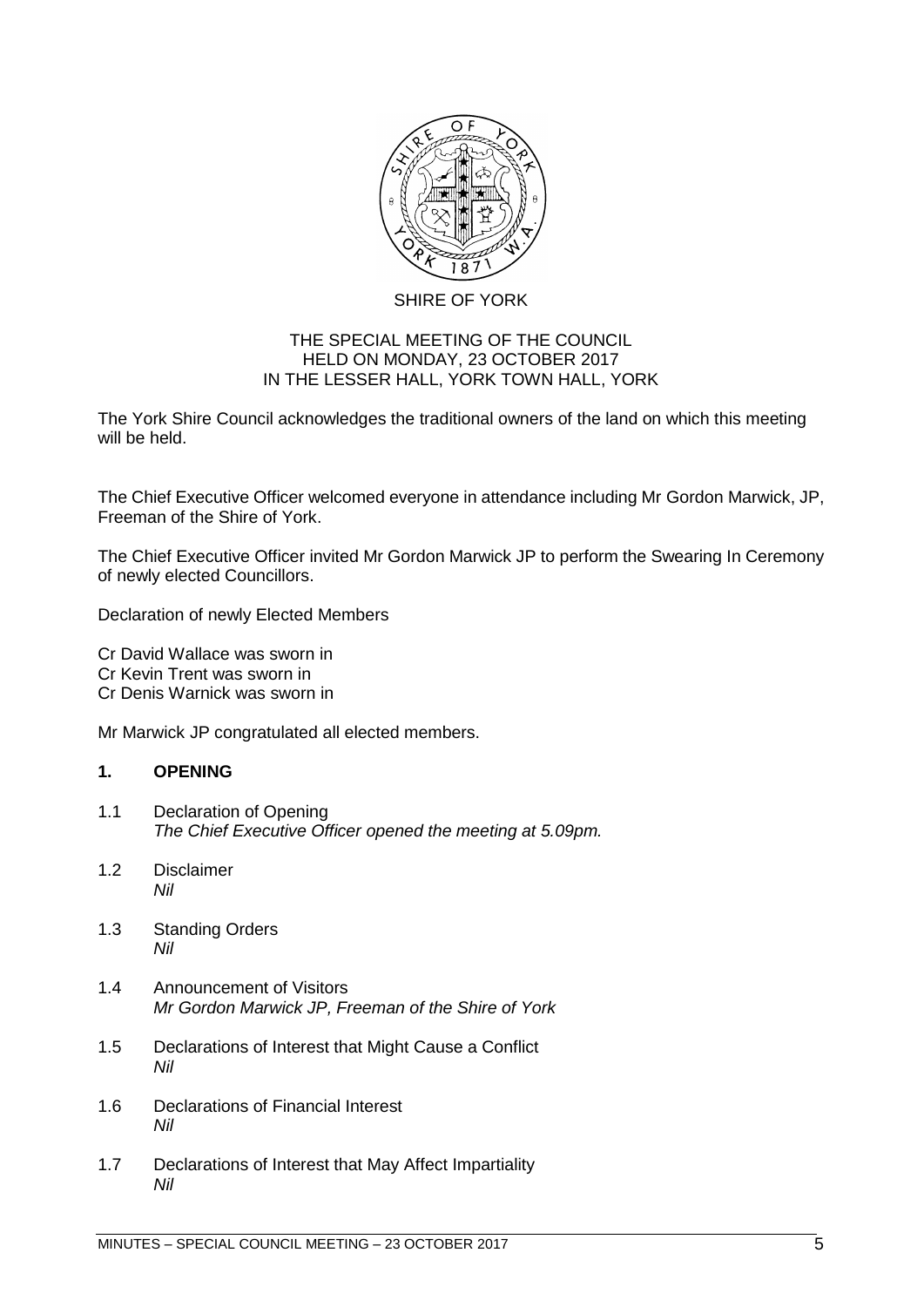## <span id="page-5-0"></span>**2. ATTENDANCE**

#### <span id="page-5-1"></span>2.1 Members

*Cr David Wallace, Cr Denese Smythe, Cr Heather Saint; Cr Pam Heaton; Cr Jane Ferro; Cr Kevin Trent; Cr Denis Warnick*

## <span id="page-5-2"></span>2.2 Staff

*Paul Martin, Chief Executive Officer; Suzie Haslehurst, Executive Manager Corporate and Community Services; Helen D'Arcy-Walker, Executive Support Officer*

- <span id="page-5-3"></span>2.3 Apologies *Nil*
- <span id="page-5-4"></span>2.4 Leave of Absence Previously Approved *Nil*
- <span id="page-5-5"></span>2.5 Number of People in Gallery at Commencement of Meeting *There were 5 people in the Gallery at the commencement of the meeting*

#### <span id="page-5-6"></span>**3. ELECTION OF SHIRE PRESIDENT**

The Chief Executive Officer called for nominations for the position of Shire President.

A written nomination was received from Cr Kevin Trent nominating Cr David Wallace for the position.

Cr Wallace accepted the nomination.

The Chief Executive Officer called for any other nominations.

As no further nominations were received Cr David Wallace was elected to the position of Shire President unopposed.

Mr Marwick JP performed the Sweating In ceremony of Cr Wallace as Shire President.

Shire President, Cr David Wallace then presided over the meeting.

## <span id="page-5-7"></span>**4. ELECTIONS OF DEPUTY SHIRE PRESIDENT**

The Shire President called for nominations for the position of Deputy Shire President.

Written nominations were received from Cr Kevin Trent and Cr Denese Smythe nominating themselves.

The Shire President asked for any other nominations for the position. No further nominations were received.

The Executive Manager Corporate & Community Services left the meeting at 5.14pm to print the ballot papers.

The Executive Manager Corporate & Community Services returned to the meeting at 5.19pm with printed ballot papers.

The Chief Executive Officer showed those present that the Ballot Box was empty.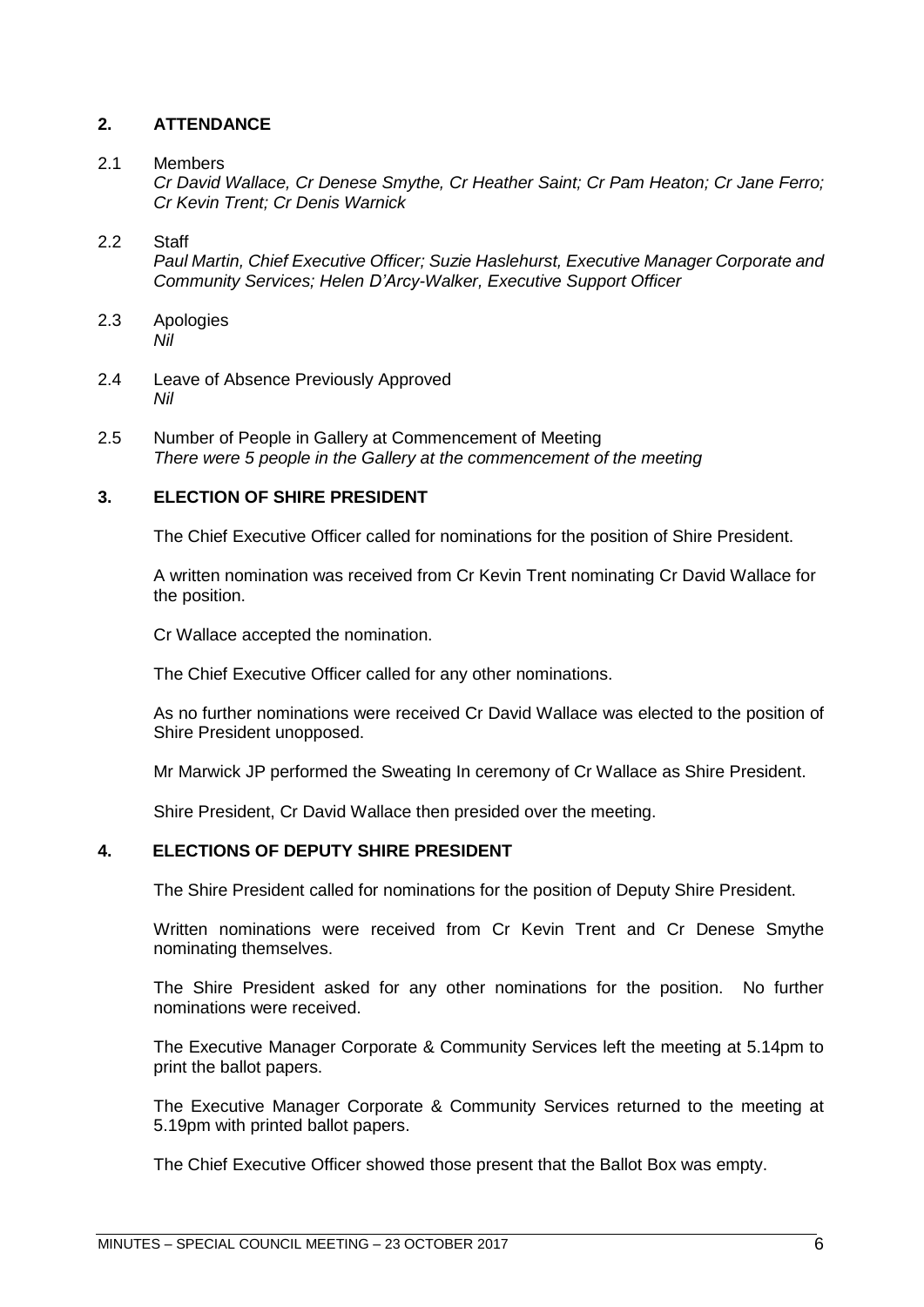The Shire President then called each Councillor up to vote at the designated voting area. The Chief Executive Officer signed the back of each Ballot Paper and then handed it to the Councillor.

Order of Voting – Crs Heaton; Ferro; Smythe; Saint; Wallace; Trent; Warnick.

At the conclusion of voting the Chief Executive Officer, Mr Gordon Marwick and the Executive Manager Corporate & Community Services counted the Ballot papers. The results were provided to the Shire President.

The Shire President announced Cr Kevin Trent as the new Deputy Shire President.

Mr Gordon Marwick JP swore in Cr Kevin Trent as the Deputy Shire President.

## <span id="page-6-0"></span>**5. PUBLIC QUESTION TIME**

Public Question Time is conducted in accordance with the Act and Regulations. In addition to this the Shire's Council Meetings Local Law 2016 states –

#### *6.7 Other procedures for question time for the public*

*(1) A member of the public who wishes to ask a question during question time must identify themselves and register with a Council Officer immediately prior to the meeting.* 

*(2) A question may be taken on notice by the Council for later response.* 

*(3) When a question is taken on notice the CEO is to ensure that—*

*(a) a response is given to the member of the public in writing; and* 

*(b) a summary of the response is included in the agenda of the next meeting of the Council.* 

*(4) Where a question relating to a matter in which a relevant person has an interest is directed to the relevant person, the relevant person is to—*

*(a) declare that he or she has an interest in the matter; and* 

*(b) allow another person to respond to the question.* 

*(5) Each member of the public with a question is entitled to ask up to 2 questions before other members of the public will be invited to ask their questions.* 

*(6) Where a member of the public provides written questions then the Presiding Member may elect for the questions to be responded to as normal business correspondence.* 

*(7) The Presiding Member may decide that a public question shall not be responded to where—*

*(a) the same or similar question was asked at a previous meeting, a response was provided and the member of the public is directed to the minutes of the meeting at which the response was provided;* 

*(b) the member of the public uses public question time to make a statement, provided that the Presiding Member has taken all reasonable steps to assist the member of the public to phrase the statement as a question; or* 

*(c) the member of the public asks a question that is offensive or defamatory in nature, provided that the Presiding Member has taken all reasonable steps to assist the member of the public to phrase the question in a manner that is not offensive or defamatory.* 

*(8) A member of the public shall have 2 minutes to submit a question.* 

*(9) The Council, by resolution, may agree to extend public question time.*